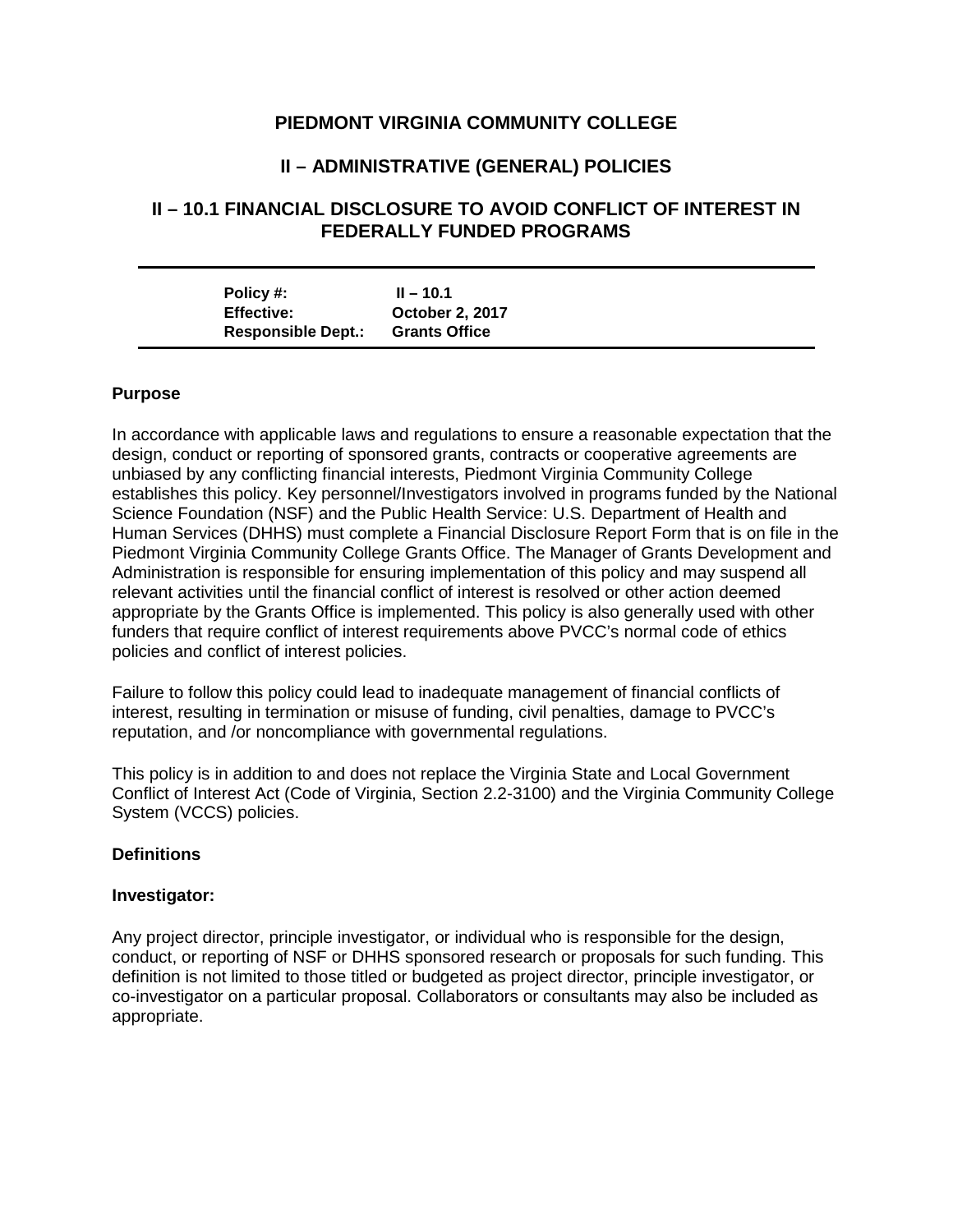### **Disclosure:**

For this policy, disclosure is the investigator's disclosure of financial interest to the college related to his/her institutional responsibilities in research.

### **Conflict of Interest:**

A situation in which persons affiliated with a project funded by federal sources may have the opportunity to influence the project's business decisions in ways that could lead to personal gain or give improper advantage to themselves, their spouses, or dependent children. Such conflicts could affect the design, conduct or reporting of project results.

## **Completion of a Financial Disclosure Report Form:**

All Investigators must complete the Financial Disclosure Report Form, including the project directors, principal investigators, and any other key personnel who are responsible for the design, conduct, or reporting of a research project funded or proposed for funding by the NSF or the DHHS. Any subrecipients (subgrantees, contractors, or collaborators) must fill out a report form or provide certification from their organization that they are in compliance with federal policies regarding Investigator significant financial disclosure.

## **Who Must Actually Disclose Significant Financial Information on the Financial Disclosure Report Form?**

All project Investigators, as indicated above must report their significant financial interest which would reasonably appear to be affected by the project. All Investigators must report the significant financial interest of their spouses and dependent children which would reasonably appear to be affected by the project.

### **Significant Financial Interest:**

This is any financial interest that has the potential to compromise an individual's objectivity. Significant financial interests include, but are not limited to:

- Salary or other payments for services, including consulting fees and honoraria, from any entity other than the college
- Equity ownership or stock options. Excepted are equities held in retirement accounts or mutual funds
- Sole proprietorship, partnership. Ownership or membership as a partner or in a limited liability for-profit entity (includes remuneration from private consulting activities).
- Consulting for an entity that has a financial interest in or sponsors the employee's college scholarly activities
- Consulting substantially related to patented or patentable intellectual property in which the employee has an interest
- Ownership of, or rights held in, intellectual property or research materials (which may include rights to receive royalties, patents, copyrights), the values of which may be affected by the outcome of the employee's college activities.
- Any of the above applicable to the employee's spouse and/or dependent children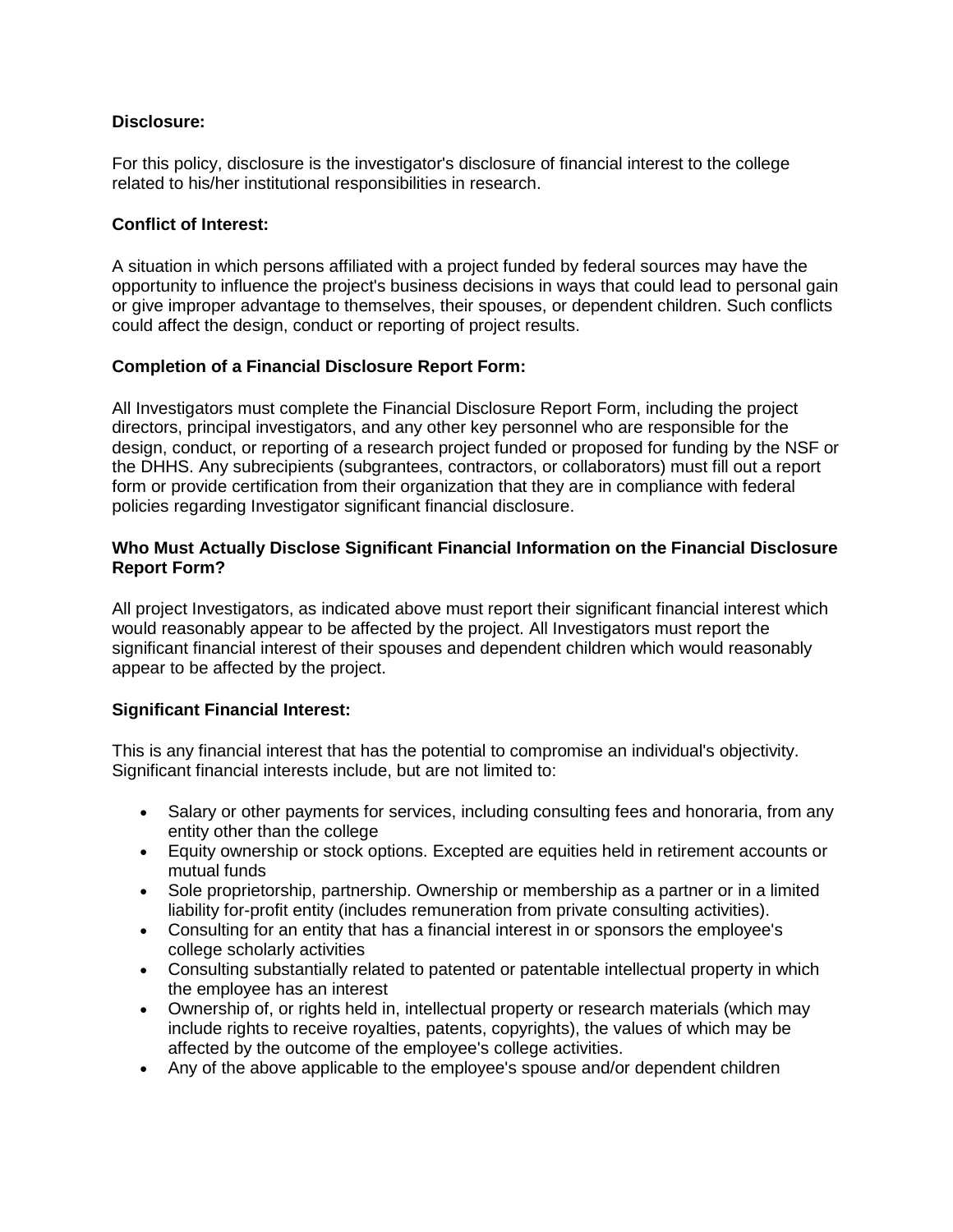A financial conflict of interest exists under this policy when an investigator or member of his/her immediate family has a significant financial interest that could directly and significantly affect the design, conduct or reporting of research. Salary, royalties, or other payments are "significant" when the aggregated amount for the Investigator, the Investigators' spouse and dependent children over the next 12 months are expected to exceed \$10,000. The threshold for disclosing equity interest in a non-publically traded entity is "any equity." Remuneration for DHHS grants is accumulated for the past 12 months. Remuneration for NSF grants is for the future 12 months.

Significant Financial Interest for Investigators also includes any reimbursed or sponsored travel undertaken by the Investigator and related to their institutional responsibilities. This includes travel that is paid on behalf of the Investigator as well as travel that is reimbursed, even if the exact monetary value is readily available. It excludes travel reimbursed or sponsored by U.S. Federal, state or local government agencies, U.S. institutions of higher education, research institutes affiliated with institutions of higher education, academic teaching hospitals, and medical centers.

Significant Financial Interest does NOT include:

- Salary, royalties, or other remuneration from Piedmont Virginia Community College or the Virginia Community College System;
- Income from the authorship of academic or scholarly works;
- Income for the authorship of academic or scholarly work:
- Income from seminars, lectures, or teaching engagements sponsored by or from advisory committees or review panels for U.S. Federal, state or local governmental agencies; U.S. institutions of higher education; research institutes affiliated with institutions of higher education, academic teaching hospitals, and medical centers; or
- Equity interests or income from investment vehicles, such as mutual funds and retirement accounts, so long as the Investigator does not directly control the investment decisions made in these vehicles.

#### **Subrecipient:**

Another party who is assigned part of the obligations and tasks under a contract or an award.

#### **Procedure**

#### **Disclosure of Significant Financial Interests**

All Investigators are required to disclose their outside financial interests as defined above on an annual and on an ad hoc basis as described below. The Grants Office is responsible for the distribution, receipt, processing review, and retention of disclosure forms.

#### **Annual Disclosures**

All Investigators must disclose their Significant Financial Interests that are related to college responsibilities to the Grants Office on an annual basis. All forms should be submitted to the Grants Office by January 15 for the previous calendar year or as determined by the subrecipient.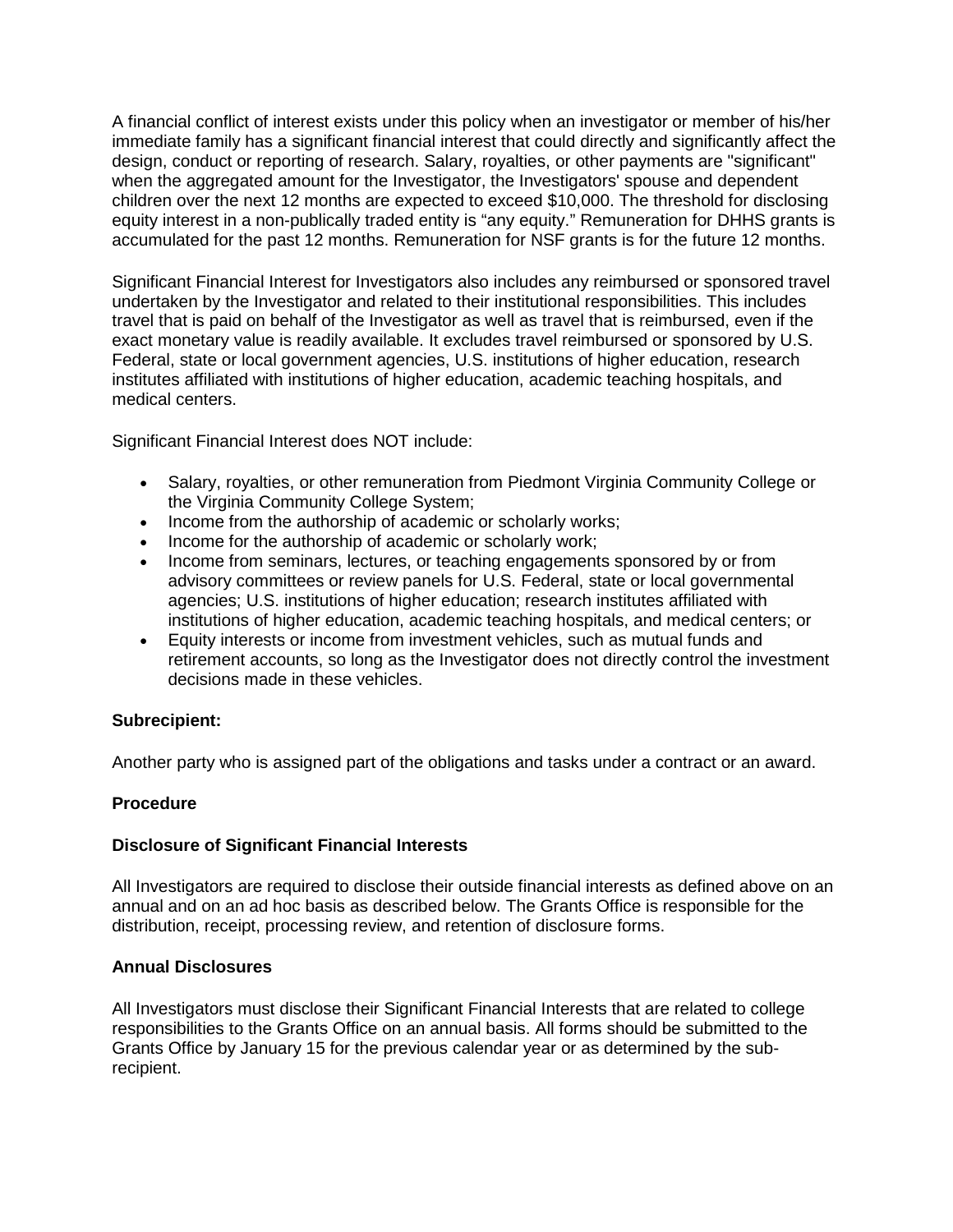### **Ad Hoc Disclosures**

In addition to annual disclosure, certain situations require ad hoc disclosure. All Investigators must disclose their Significant Financial Interests to the Grants Office within 30 days of their initial appointment or employment. Prior to entering into DHHS or NSF sponsored projects or applications where the Investigator has a Significant Financial Interest, the Investigator must affirm the currency of the annual disclosure or submit to the Grants Office an ad hoc updated disclosure of their Significant Financial Interests with the outside entity. The Grants Office will not submit a research proposal unless the Investigator(s) have submitted such ad hoc disclosures.

In addition, all Investigators must submit to the Grants Office an ad hoc disclosure of any Significant Financial Interest they acquire or discover during the course of the year within thirty (30) days of discovering or acquiring the Significant Financial Interest.

### **Travel**

Investigators must also disclose reimbursed or sponsored travel related to their college responsibilities, as defined above in the definition of Significant Financial Interest. Such disclosures must include, at minimum, the purpose of the trip, the identity of the sponsor/organizer, the destination, the duration, and, if known, the monetary value. The Grants Office will determine if additional information is needed (e.g., the monetary value if not already disclosed) to determine whether the travel constitutes a Financial Conflict of Interest with the Investigator's research.

#### **Review and Decision of the Institutional Official**

If the disclosure form reveals a Significant Financial Interest, it will be reviewed promptly by the Grants Office for a determination of whether it constitutes a Financial Conflict of Interest. If a Financial Conflict of Interest exists, the Vice President of Financial and Administrative Services shall take action to manage the financial conflict of interest including the reduction or elimination of the conflict, as appropriate.

A Financial Conflict of Interest will exist when the Grants Office and Vice President of Finance and Administrative Services determines that a Significant Financial Interest could directly and significantly affect the design, conduct, or report of DHHS or NSF sponsored research. If the Grants Office and Vice President of Finance and Administrative Services determine that there is a Financial Conflict of Interest that can be managed, they must develop and implement a written management plan. The affected Investigator must formally agree to the proposed management strategies and sign the written management plan before any related DHHS or NSF sponsored research goes forward.

The Grants Office will periodically review the ongoing activity and monitor the conduct of the activity to ensure open and timely dissemination of the research results and to otherwise oversee compliance with the management plan.

### **Reporting to DHHS or NSF**

The Grants Office will report financial conflicts of interest or non-compliance to DHHS or NSF in accordance with DHHS or NSF regulations. If the funding for the research is made available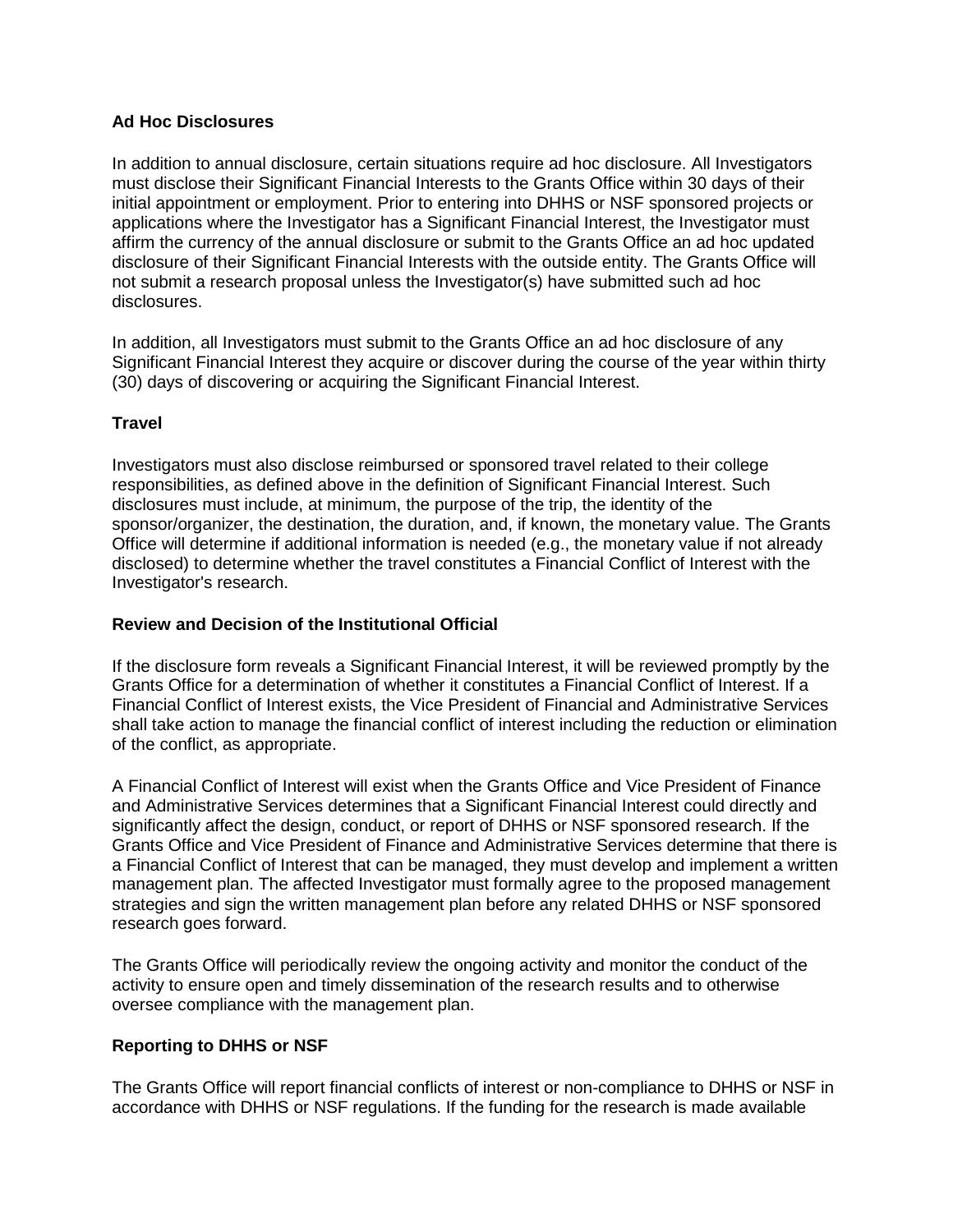from a prime DHHS or NSF awardee, such reports shall be made to the prime awardee prior to the expenditure of any funds and within 60 days of any subsequently identified financial conflict of interest such that the prime awardee may fulfill its reporting obligations to DHHS or NSF.

#### **Investigator Non-Compliance**

#### **A. Disciplinary Action**

In the event of an Investigator's failure to comply with this policy, the Grants Office may suspend all relevant activities or take other disciplinary action until the matter is resolved or other action deemed appropriate by the Grants Office is implemented.

The Grants Office's decision to impose sanctions on an Investigator because of failure to comply with this policy, or failure to comply with the decision of the institutional official, will be described in a written explanation of the decision to the Investigator and notification to the Investigator of the right to appeal the action taken or to be taken. The institution will promptly notify the DHHS or NSF Awarding Component of the action taken or to be taken. If the funding for the research is made available from a prime DHHS or NSF awardee, such notification shall be made promptly to the prime awardee for reporting to DHHS or NSF.

#### **B. Retrospective Review**

Documentation of any retrospective review shall include the project number, project title, Principal Investigator, name of Investigator with the Financial Conflict of Interest, name of the entity with which the Investigator has the Financial Conflict of Interest, reason(s) for the retrospective review, detailed methodology used for the retrospective review, and findings and conclusions of the review.

The Grants Office shall update any previously submitted report to DHHS or NSF, or the DHHS or NSF awardee relating to the research, specifying the actions that will be taken to manage the Financial Conflict of Interest going forward. This retrospective review will be completed in the manner and within the time frame established in DHHS or NSF regulations. If bias is found, the Grants Office will promptly notify the DHHS or NSF Awarding Component and submit a mitigation report in accordance with DHHS or NSF regulations. The mitigation report will identify elements documented in the retrospective review, a description of the impact of the bias on the research project, and the plan of action to eliminate or mitigate the effect of the bias.

#### **Record Retention**

The Grants Office will retain all disclosure forms, conflict management plans, and related documents for a period of three years from the date the final expenditure report is submitted to DHHS or NSF or to the prime DHHS or NSF awardee, unless any litigation, claim, financial management review, or audit is started before the expiration of the three year period; in that event, the records shall be retained until all litigation, claims, or audit findings involving the records have been resolved and final action taken.

For pending, ongoing, or unresolved litigation, audits, or claims, documentation must be retained until completion, resolution, or negotiation of settlements in accordance with standard schedules. Destruction of records must be in accordance with policies and procedures of the *Record Analysis Section of the Library of Virginia*.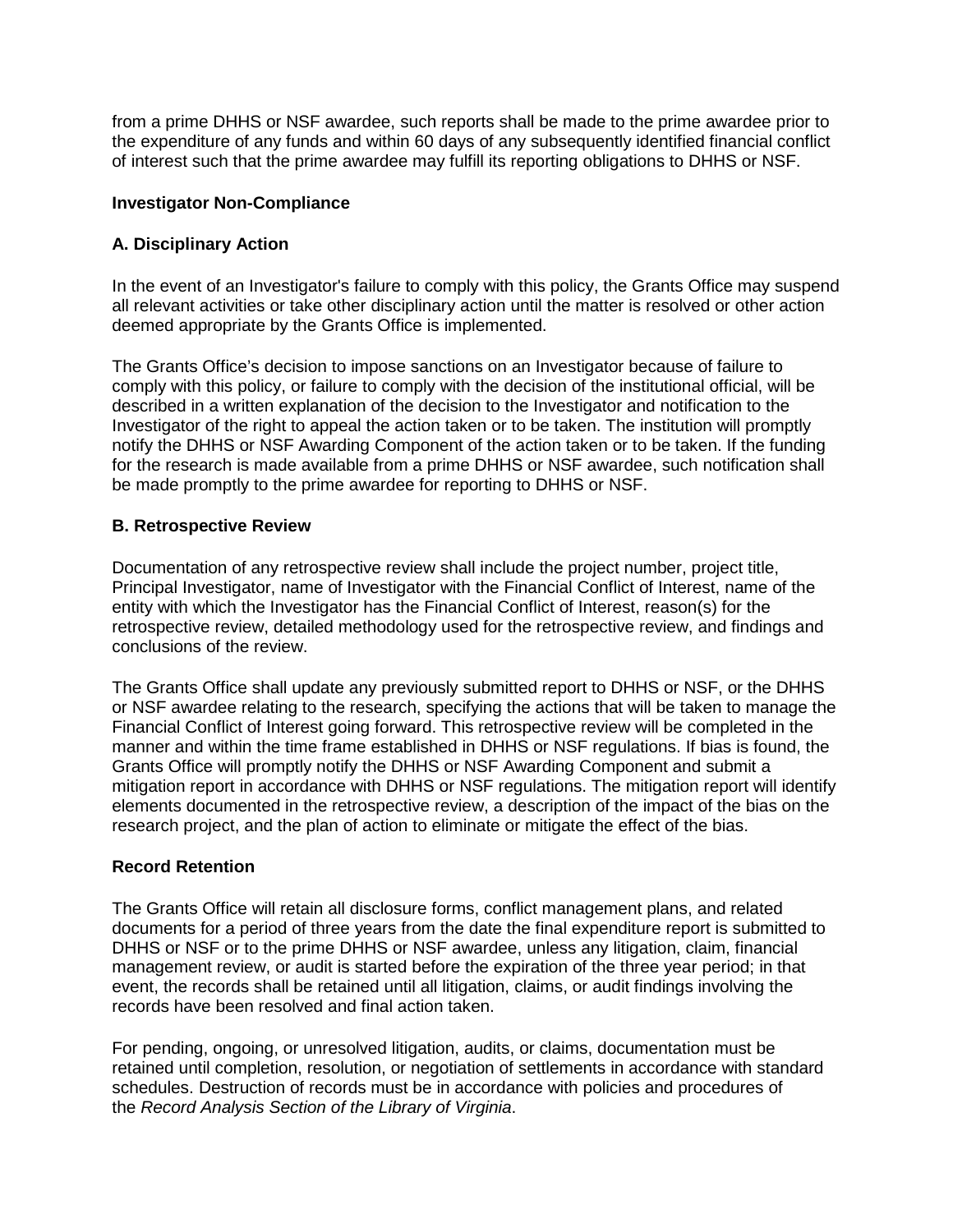## **Confidentiality**

To the extent permitted by law, all disclosure forms, conflict management plans, and related information will be confidential. However, the Grants Office may be required to make such information available to the DHHS or NSF Awarding Component, to a requestor of information concerning financial conflict of interest related to DHHS or NSF funding, or to the primary entity that made the funding available to PVCC, if requested or required. If PVCC is requested to provide disclosure forms, conflict management plans, and related information to an outside entity, the Investigator will be informed of this disclosure.

### **Public Accessibility**

Prior to the expenditure of funds, PVCC will publish on a publicly-accessible website or respond to any requestor within five business days of the request, information concerning any Significant Financial Interest that meets the following criteria:

- 1. The Significant Financial Interest was disclosed and is still held by the senior and key personnel;
- 2. A determination has been made that the Significant Financial Interest is related to the DHHS or NSF-funded research; and
- 3. A determination has been made that the Significant Financial Interest is a Financial Conflict of Interest.

The information to be made available shall be consistent with the requirements of the DHHS or NSF regulations.

### **Training**

Prior to initiating any research project, employees must complete appropriate training. This training must be repeated at least every four years. Training must also occur under designated circumstances: When PVCC's financial conflict of interest policies change in a manner that affects investigator requirements, when an investigator is new to the college, and when the college finds an investigator noncompliant with its financial conflict of interest policy or management plan.

### **Subrecipients**

If PVCC utilizes a subrecipient to assist execution of a DHHS or NSF award, the College must take necessary efforts to manage the financial conflicts of interest of the subrecipient. Subrecipients must certify in writing that they have read, comprehended, and agree to the requirements outlined in the policy. This subjects the subrecipient to the same training requirements as PVCC employees and requires (i) disclosure of significant financial interests to PVCC for review, (ii) adherence to PVCC's remediation plans if applicable, and (iii) agreement that all financial conflicts will be reported to the funding agency by PVCC. All required actions must be completed under the conditions and timeframes specified in this policy.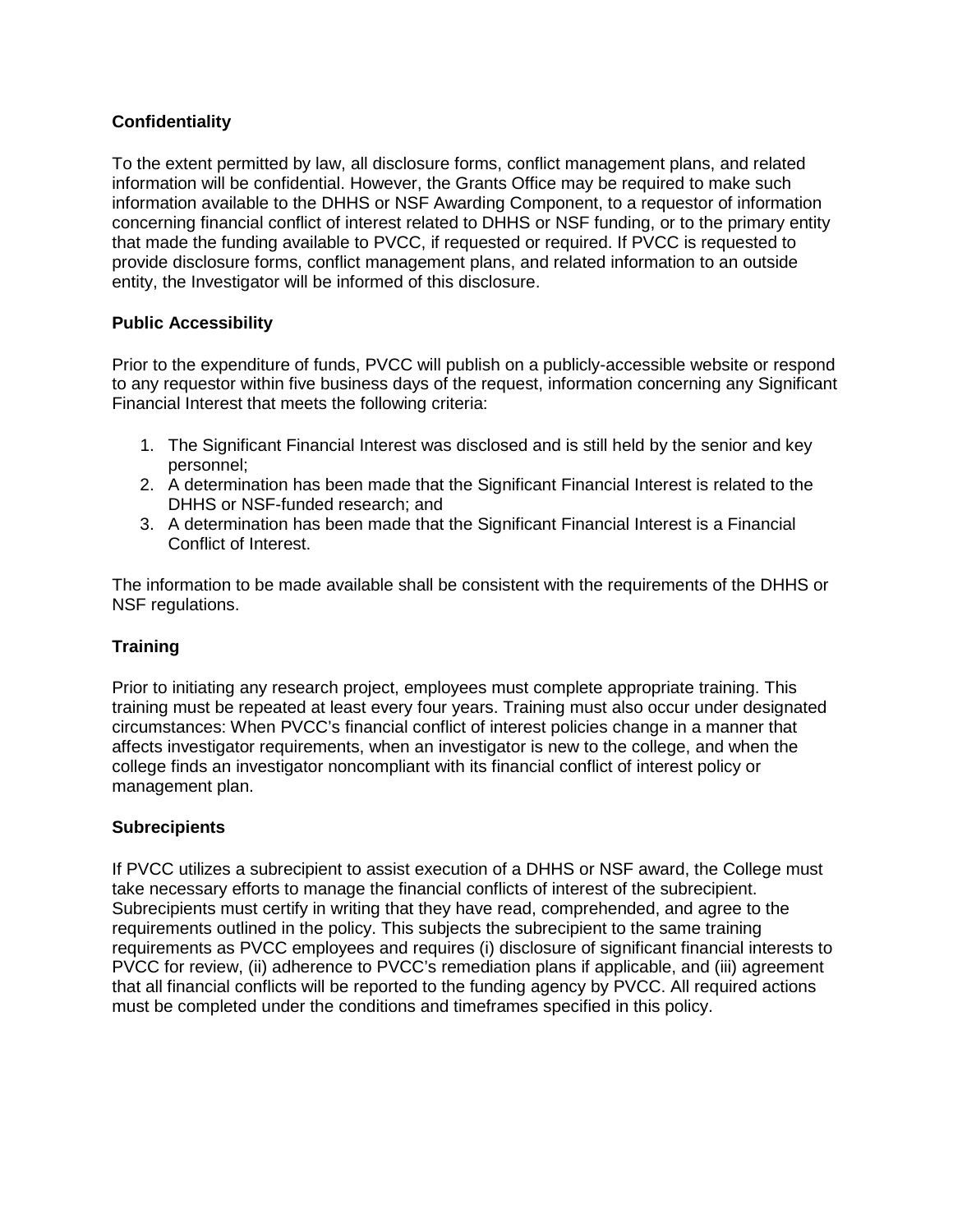# **Regulatory Authority**

This policy implements the requirements of 42 CFR 50 Subpart F and 45 CFR 94; where there are substantive differences between this policy and the requirements, the requirements shall take precedence.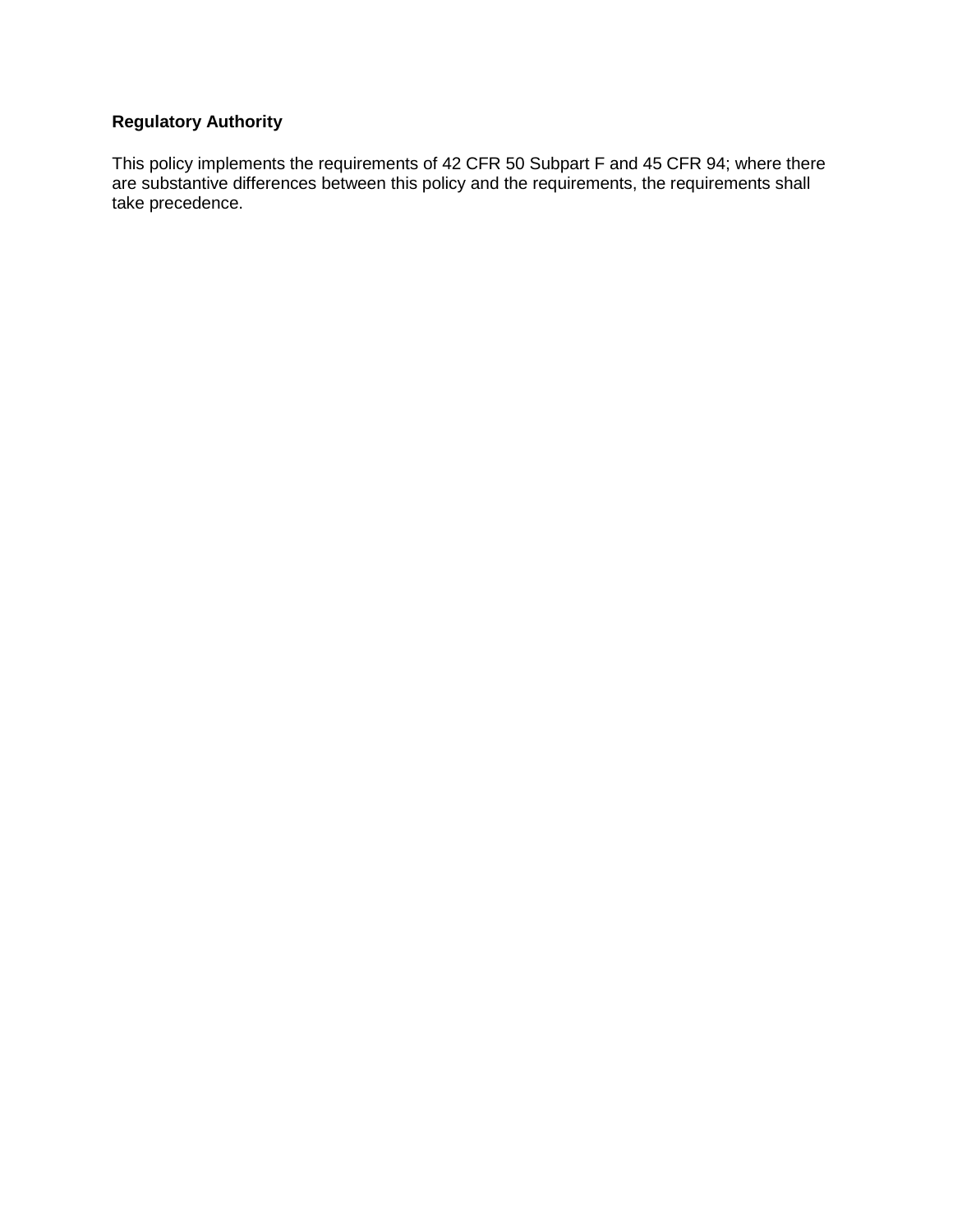### **Report Form for Financial Disclosure Piedmont Virginia Community College**

Personnel associated with projects funded by the National Science Foundation or the US Department of Health and Human Services are referred to Piedmont Virginia Community College's policy for "Financial Disclosure to Avoid Conflict of Interest in Federally Funded Programs." Investigators (including Investigator's spouse and dependent children) must provide the information requested below. Please complete, sign the second page, and return this form to the Manager of Grants Development and Administration.

Name:

Title:

Department:

Project title:

Funding agency:

Role in the project:

Project start and end dates:

I have read the "Policy for Financial Disclosure to Avoid Conflict of Interest in Federally Funded Programs" and (check one):

\_\_\_\_ A. **Do not have any significant financial interests** to report for myself, my spouse, or my dependent children which would reasonably appear to be affected by the project.

\_\_\_\_ B. **Do have significant financial interest** to report for myself, my spouse, or my dependent children which would reasonably appear to be affected by the project.

# *If you checked A, simply sign the form and return.*

# *If you checked B, check all that apply, and attach requested documentation, sign the form, and return.*

\_\_\_\_\_\_\_\_\_\_1) Salary or other payments for services (e.g., consulting fees or honoraria) anticipated over the next 12 months when aggregated for the Investigator and the Investigator's spouse and dependent children exceed \$10,000.

Attach information including:

- a. A description of the services to be performed
- b. Name of the organization for which the services will be performed
- c. Date of the service
- d. Amount of payment expected.